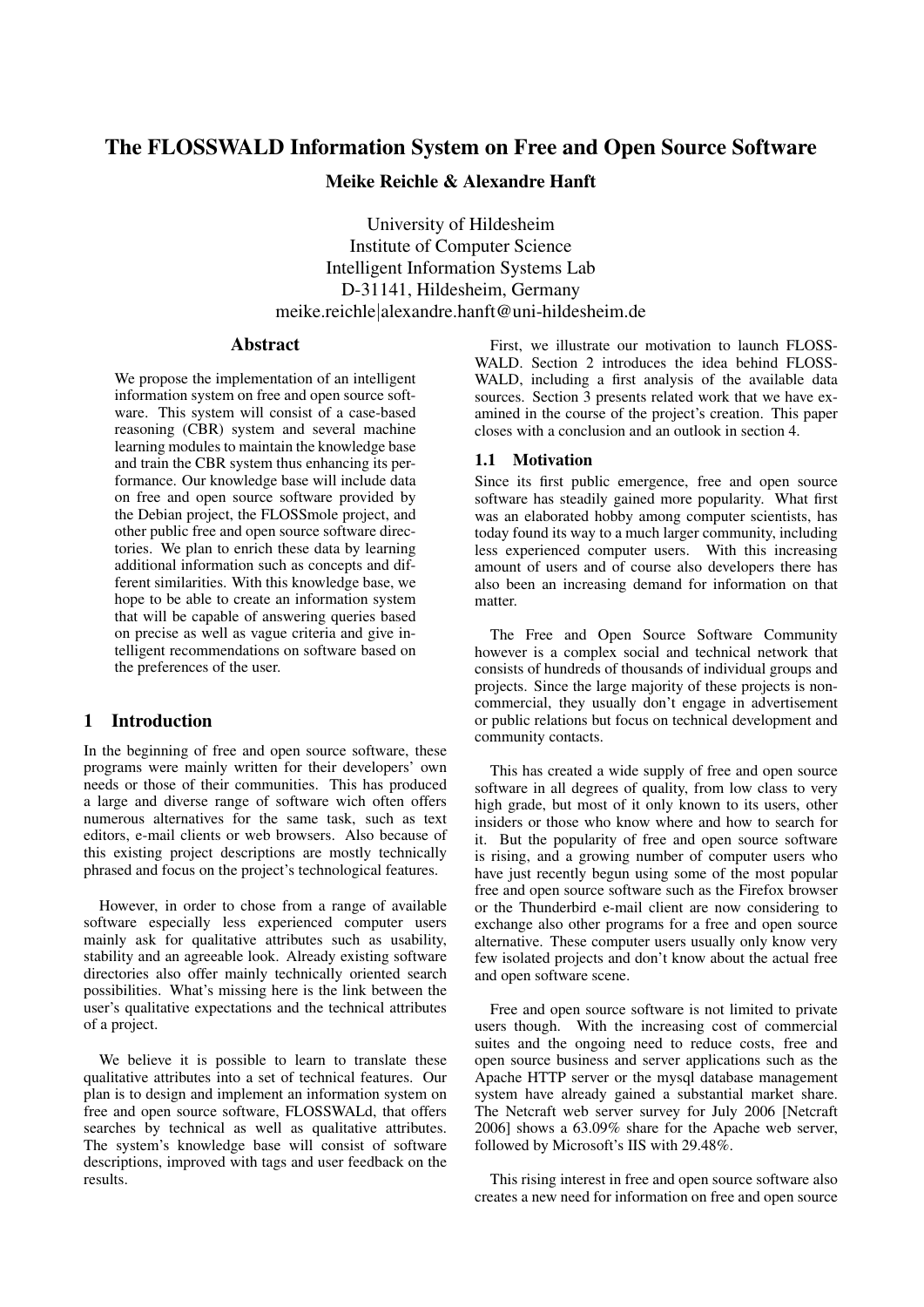software projects and their nature and quality. However, knowledge about this topic is still very much restricted to insiders who are themselves active in the Free and Open Source Software Community. While simple technical questions such as *"What database does application XY use?"* are sufficiently easy to answer using e.g. web search machines, more vague questions such as *"What is the right e-mail client for me"* or *"Which GNU/Linux distribution should I put on my small company's webserver?"* are a much harder task. Such questions don't only need technical information but also meta information such as how old or established a project is, how many users or developers it has, how mature its code base is, or how reliable it is to still be around in a few years.

Existing information services such as Freshmeat or Sourceforge rely heavily on technical criteria and language and are thus of only small use to inexperienced users. As a consequence, we plan to implement an intelligent information system that meets this need by offering more intuitive search criteria and intelligent search tools based on user preferences and learned similarities between software or user groups.

# 1.2 A note

In this paper we use the term "free/libre and open source software" in order to include both, the Open Source and the Free Software community. The term *free* in this text is thus not understood as *"for no cost"* but in the sense of freedom, meaning

*[...] the users' freedom to run, copy, distribute, study, change and improve the software.* [FSF 2004]

### 2 The FLOSSWALD Project

First we introduce the project and describe the investigated data sources for our knowledge base: Debian packages, DebTags, Debian changelogs, the Debian bug tracking system and the FLOSSmole project followed by a disscussion of their adequacy. The last part of this section presents the planned implementation as an instatiation of a more general framework for knowledge-based systems.

### 2.1 Concept

FLOSSWALD, the Free/Libre Open Source SoftWare and AppLication Directory, is a project proposal that aims to use a case-based reasoning system that includes information about the individual softwares in its knowledge base. We decided to us a case-based system, because we are dealing with vague criteria and use a large collection of individual information entities. The system is further equipped with several machine learning components that are meant to improve system performance by creating additional knowledge in the form of concepts, e.g. user groups or similarities (such as *"of a similar kind"* or *"do the same task"*), from the provided data.

### 2.2 The Knowledge Base

The knowledge base will be developed in three stages, each integrating a new data source. Our first data source will be the Debian GNU/Linux package repository. This repository offers several sources of information on software, which will be elaborated in the following sections. Secondly, we will extend our knowledge base to also include data from other free and open source software directories, such as Freshmeat, Sourceforge or Savannah. For these data it would be possible to cooperate with the FLOSS-MOLE project [Howison et al. 2006] that provides raw data, mined at Freshmeat, Sourceforge, ObjectWeb and Rubyforge and also from donated data by other research teams. These data can be used to enrich the information already gathered in stage one. In the last stage, we hope that the FLOSSWALD project will have gathered enough momentum to also attract software authors, maintainers and users themselves and offer them a way to complete and update our data on their projects or enter new projects as they arise.

#### The Debian Project

Debian GNU/Linux is a free operating system, that is developed by more than a thousand volunteer developers and many more contributors such as package maintainers, translators and documentation writers all over the world, who collaborate mainly via the Internet. Debian is distinguished from other GNU/Linux distributions primarily by its overriding commitment to the principles of Free Software as laid down in its "Free Software Guidelines" [Debian 1997], its non-profit nature, and its open development model. Debian GNU/Linux is a binary Linux distribution, which means that it takes existing free software, "packages" it and provides those packages to be installed on the user's system. So instead of installing or compiling a piece of software a user downloads and installs the according package.

Debian GNU/Linux has, due to its age and popularity, probably the largest selection of prepackaged free and open source software of all GNU/Linux distributions. The Debian package repository  $1$  currently (as of July 2006) holds 15,660 binary packages and 9,053 source packages in its stable release. This number is still growing, for the upcoming release the package repository currently holds 17,583 binary packages and 10,228 source packages. And, what's most important, all of these packages come with a textual description, such as the example in Fig. 1.

These descriptions already offer a great wealth of information. The textual description can be analyzed with different information retrieval tools, extracting important terms or finding similar descriptions in other packages. The package's size, dependencies, section and priority can also provide conclusions on its suitability for an existing system, its nature or purpose. Additionally to this, the Debian package repository offers several other sources of information.

DebTags [Zini 2005] is a project started by Enrico Zini. Those tags are shown alongside package descriptions where available (Fig 1, last two lines) and give meta information on the software. The tags include numerous different ontologies representing different "perspectives" such as what the software is used for, what interfaces are used, what role the software has (server, client), its programming language, used protocols and many others. DebTags are in a machine readable format and thus allow for smarter search and navigation interfaces than the original full text Debian package search.

Debian further collects detailed anonymised usage data on its packages. Debian GNU/Linux users can voluntarily

<sup>1</sup> http://packages.debian.org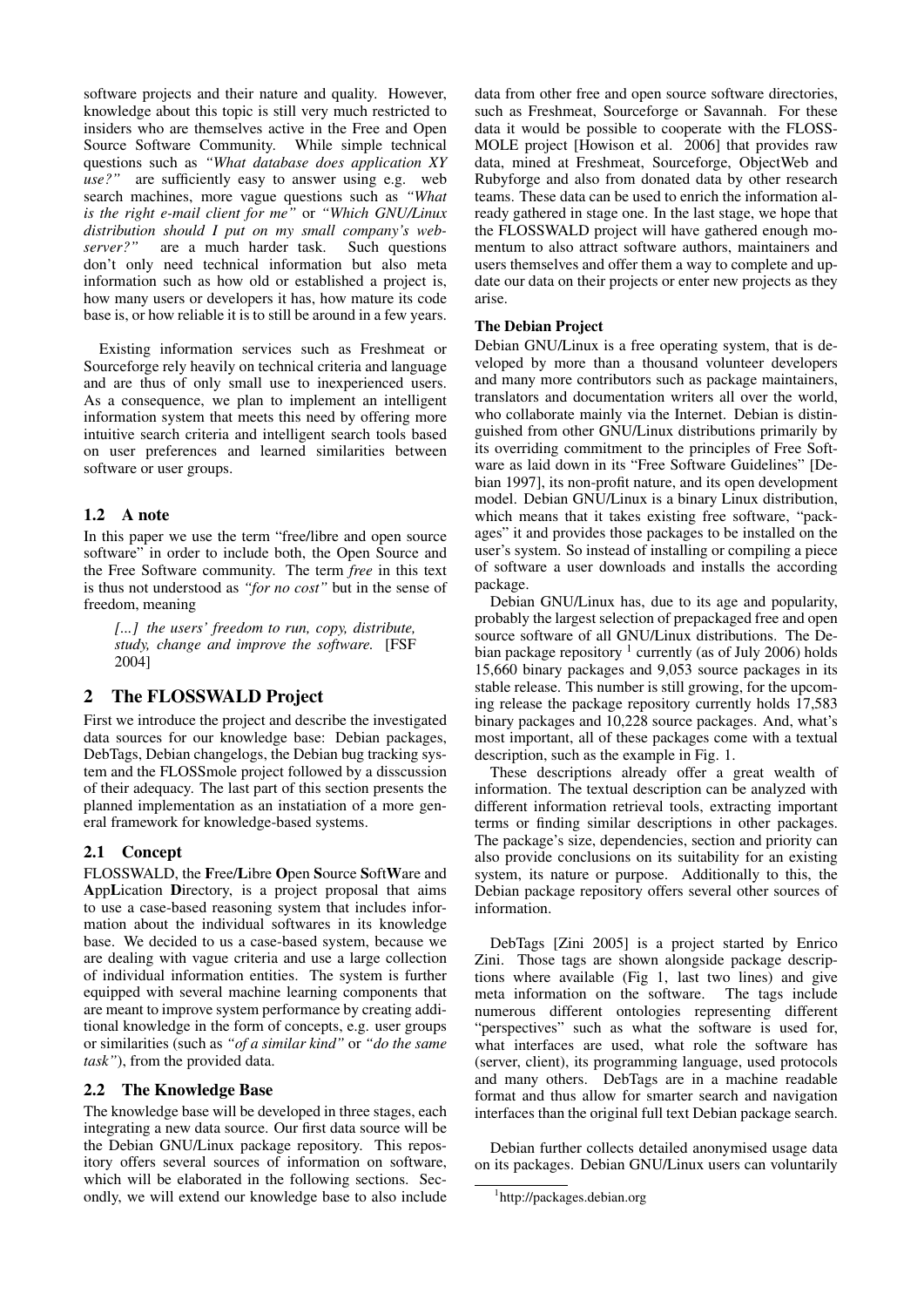```
Package: 3dchess
Priority: optional
Section: games
Installed-Size: 136
Maintainer: Debian QA Group <packages@qa.debian.org>
Architecture: i386
Version: 0.8.1-12
Depends: libc6 (>= 2.3.6-6), libx11-6, libxext6, libxmu6,
libxpm4, libxt6, xaw3dg (>= 1.5+E-1)
Filename: pool/main/3/3dchess/3dchess_0.8.1-12_i386.deb
Size: 33564
MD5sum: fecee217870b621286f75e528496d3b1
SHA1: 88343e19f566cf5cd11ef099bad97fbabf4e316d
SHA256: 3601709708044f7e489a0a74dbe4aca0e04b2fe1bc
533655b268af36fb6abd2c
Description: 3D chess for X11
3 dimensional Chess game for X11R6. There are three boards,
stacked vertically; 96 pieces of which most are the
traditional chess pieces with just a couple of additions;
26 possible directions in which to move. The AI isn't
wonderful, but provides a challenging enough game to all but
the most highly skilled players
Tag: game::board:chess, interface::3d, use::gameplaying,
x11::application
```
#### Figure 1: The package description of a Debian package

install a program called *popularity contest*<sup>2</sup> (popcon) that sens anonymised reports to the Debian project indicating what packages are installed on a user's system and when they have been used the last time. These data allow a first take on e.g. the popularity of a particular software or  $-$  if analysed on a per user basis – what softwares are often used together.

Debian Changelogs and the bug tracking system  $3$ : Every Debian package has a changelog where all changes or updates on the package are noted, the Debian bug tracking system is used by developers, maintainers and users to report problems or bugs of a piece of software and monitor these reports and their solutions e.g. by patches or new versions. Both these sources can give information on the up-to-dateness and stability of a package.

#### The FLOSSmole Project

The FLOSSmole (formerly OSSmole) project is a collaborative project

*[...] designed to gather, share and store comparable data on and analyses of free and open source software development for academic research.* [Howison et al. 2006, S.1]

Its aim is to create a trusted dataset for research communities dealing with free and open source software, such as the TREC dataset [TREC 2005] in the information retrieval community or the UCI repository in machine learning [Newman et al. 1998]. As a collaborative project FLOSSmole expects its users to give back any improvements or additional scripts that are created when using the provided data.

In order to achieve this the FLOSSmole project identified several key requirements [Howison et al. 2006], that it aims to comply with: Firstly, the collected data is required to be easily available, without a lengthy requisition procedure or having to deal with complicated repositories, such as versioning systems. This is achieved by offering simple unmonitored web downloads. Furthermore, the provided data has to be comprehensive and compatible, offering different timestamped versions in order to allow historic comparisons and also comparisons between different free and open source projects or repositories by including mappings between the different databases.

FLOSSmole gathers its data both by web spidering and also by using the project directory's database dumps where available. These datasets are then "cleaned": Where databases are available they have to be restructured, since they all use their own structure and attributes, the individual attributes have to be mapped to their respective counterparts in other repository's databases. Spidered data have to be checked and cleaned of false input, redundancies and the like. In the above mentioned repositories (Freshmeat, Sourceforge, ObjectWeb and Rubyforge) FLOSSmole mines different data, including project data (name, programming language, platform, operating systems, intended audience, project topics) and developerrelated data (number of developers, their contact information and roles). Additionally FLOSSmole mines on the bug tracking systems of Sourceforge, Savannah, Freshmeat and the Apache Foundation, collecting information on bugs, such as when they were opened and closed, their priority and status over time.

All of these data are available as raw database dumps and may be used freely by scientific projects dealing with free and open source software.

Using these data we intend to map the respective projects to their developed software and thus extend the already existing cases with new attributes or create new we cases where necessary.

### 2.3 Adequacy of the Data Sources

We believe that the presented data sources are adequate for an information system such as the one we are planning. In order to serve as a knowledge base for a CBR system, the data provided needs to be correct with respect to content, of a sufficient supply as well as structured and in a simple format. Regarding the Debian packages, the correctness of the data may be assumed since they are taken directly from a working system and the Debian policy tells package maintainers to describe their packages in a neutral and objective way. Debian's open development model further supports their correctness. Also, all information on the Debian packages is freely available in a structured pure text file and can thus easily be worked with or stored, e.g. into a database. The same goes for the data provided by the FLOSSmole project which can be downloaded as a pure text database dump and are also collaboratively reviewed and updated.

Of course the knowledge base of our information system will be incomplete in the beginning. Based only on the Debian packages during the first stage it will miss software that e.g. only runs on Microsoft Windows or software that is not packaged for Debian for other reasons, e.g. because it has a license considered non-free by the Debian Free Software Guidelines. Also we will have to evaluate which attributes are provided by the respective sources, how they

<sup>&</sup>lt;sup>2</sup>http://popcon.debian.org/

<sup>&</sup>lt;sup>3</sup>http://bugs.debian.org/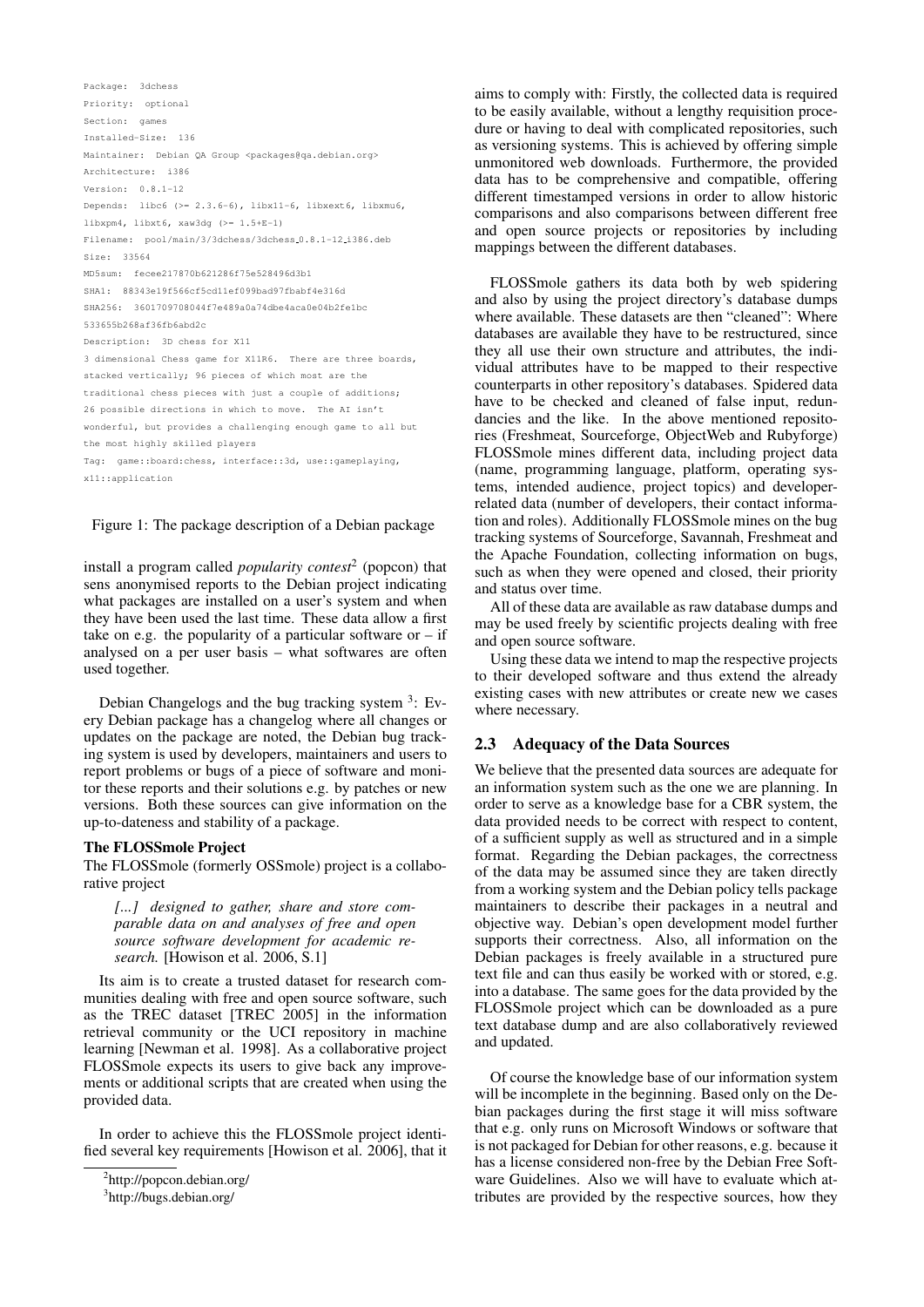can be mapped or converted, which of them are useful to us and whether we might have to create or extract additional information such as user ratings or associated user groups/categories.

### 2.4 Integration into a Knowledge-Based System

Due to the heterogeneity and the large amount of free and open source software, it seems to be appropriate to use case-based reasoning to give the user advice according to their vague descriptions and (soft) constraints. In such a case-based reasoning system, each software project should be represented by an individual case. Additionally, users should have the option to tag already known software with freely chosen tags to enrich the software descriptions with attributes that conform better with most users' level of abstraction than the mostly technical information we get from the afore mentioned sources. To finally create the "link" between more formal project descriptions and the vague descriptions from the users' perspectives we plan to use machine learning technology.

In order to query the system a flexible input mask is offered that allows giving information on what (type of) operating system is used or what other software is already installed. In order to not overload the user interface the according menus would be optional so that if the user choses to give a particular information e.g. *Browser* this would then open a drop down menu including a list of browsers to chose from. Further on, the user has the possibility do define precise as well as vague requirements, with the vague ones including points such as *"Runs on slow computers"*, *"Language can be switched"* or *"Easy to install"*. These more intuitive requirements would then be mapped to actual technical queries, e.g. *"Easy to install"* would be true if the project provides prebuilt binaries and an installing mechanism for the user's operating system. It should also be possible to prioritise those requirements. Additionally to these options the user can also give keywords for a free text search that will either be conducted over the full software information or only on selected fields. The user will be free to choose from these and probably also other options and combine them to create a query that best represents his or her information need.

FLOSSWALD is obviously a knowledge-based system, because most of the functionality FLOSSWALD should provide depends on knowledge and its processing. [Althoff et al. 2006] presented a framework for knowledge-based systems (KBS) that appears to be promising for realising FLOSSWALD. Their underlying idea is to once implement a highly flexible knowledge based system, that is then reconfigured for different use cases, instead of every time building a new system from scratch. To achieve this goal [Althoff et al. 2006] combine case-based reasoning, experience factory approaches, software product-lines and agent technology within one architecture for knowledge based systems.

Within this KBS architecture different components are responsible for usage and maintainance. This complies with our scenario where some users search the system for advice on a software while others update project descriptons or enter new ones. All of these tasks are associated with different roles within the system and are carried out by a software agent, possibly supervised by

a human operator, depending on how easy the according task can be automated. This again corresponds to our estimation that also plans to first maintain the knowledge base and its content by hand but automate this process using machine learning technologies once the knowledge base is sufficiently large and enough correct training data has been created.

Mapping this KBS concept to our concept of the FLOSS-WALD project would result in a setup as illustrated in Fig 2: FLOSSWALD, as user interface of the whole knowledge-based system, is located in the system tier and interacts with the users. It uses a CBR-Agent<sub>1</sub> for retrieval. The CBR-Agent<sub>1</sub> itself accesses the case base<sub>1</sub> inside the knowledge access tier. The maintainance which includes taking care of the case base and similarities for retrieval is done separately under the hood of a case factory represented by CFM  $A$ gent<sub>1</sub> in the maintenance and buildup tier. The case factory itself incorporates several roles like case manager or libriarian. It uses the services of a machine learning agent<sub>2</sub> for discovering the relationships between technical features and qualitative attributes. The  $CBR-Agent<sub>1</sub>$  and the machine learning agent<sub>2</sub> both process knowledge intensive tasks and are thus located in the knowledge worker tier.



Figure 2: The FLOSSWALD concept mapped on a KBS

# 3 Related work

Existing information systems on free and open source software include Freshmeat, GNU Savannah, Berlios and Sourceforge. Many of these directories (e.g. Savannah, Berlios and Sourceforge) also offer development infrastructure such as web space, mailing lists, version control systems, bug tracking systems, or wikis. Those directories thus only include information on projects they also host. This has led to a certain redundancy since many projects registered with e.g. Sourceforge, so they are listed there but do not use the provided infrastructure but their own.